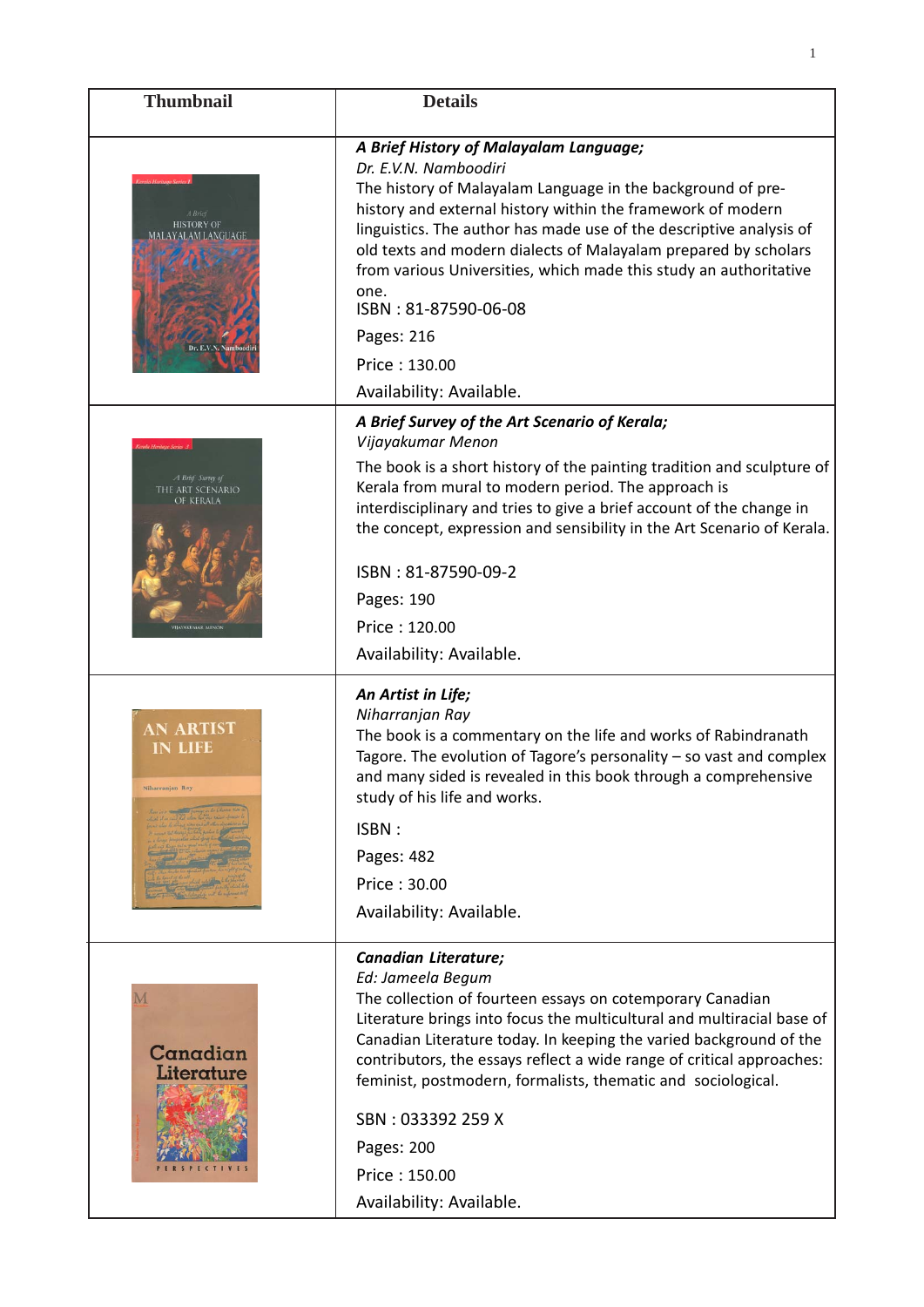|                                                                                                                                                       | <b>Carol Shields;</b><br>Comp: Lekshmi Prasannan Ed: Jameela Begum A<br>The monograph on Carol Shields, famous Canadian writer, is the<br>first of a series of monographs that the centre for Canadian<br>studies has designed. A critical evalution on the novels, short<br>stories, poems, dramas and other writings of Carol Shields are also<br>be seen in the book.<br>ISBN:<br>Pages: 142<br>Price: 150.00<br>Availability: Available.                                                  |
|-------------------------------------------------------------------------------------------------------------------------------------------------------|-----------------------------------------------------------------------------------------------------------------------------------------------------------------------------------------------------------------------------------------------------------------------------------------------------------------------------------------------------------------------------------------------------------------------------------------------------------------------------------------------|
| <b>RÂMÂYANA</b><br><b>IN PALM LEAF PICTURES</b><br>CITRARÁMÁYANA<br>Dr K. VIJAYAN                                                                     | Chitraramayanam;<br>Ed: Dr.K.Vijayan<br>Ramayana in palm leaf pictures is reproduced from the original<br>palm leaf manuscript entitled Chitraramayanam in which pictures<br>are engraved with iron stylus covering the story of Rama in full in<br>318 sequences and is a wonder in pictorial art. The edition in the<br>form of a colour album is intended to cater to the readers' interests.<br>ISBN:<br>Pages: 200<br>Price: 1000.00<br>Availability: Available.                         |
| DIALECT SURVEY OF<br>MALAYALAM<br><b>EZHAVA.TIIYA</b><br>DEPARTMENT OF LINGUISTICS<br>UNIVERSITY OF KERALA<br>KARIYAVATTOM, TRIVANDRUM, INDIA<br>1974 | <b>Dialect Survey of Malayalam;</b><br>V.I. Subramoniam<br>An invaluable study on dialect variations of Malayalam as spoken<br>by the Ezhavas / Tiyyas living throughout Kerala. Thus the book is<br>the most important work for Dravidian Linguistics.<br>ISBN:<br>Pages: 744<br>Price: 50.00<br>Availability: Available.                                                                                                                                                                    |
| <b>DHVANYALOKA</b><br>Dr. K. GODA VARMA<br>DEPARTMENT OF MALAYALAM<br>UNIVERSITY OF KERALA<br>TRIVANDRUM                                              | Dhvanyaloka;<br>Dr. K.Goda Varma<br>A study on the first dyota of Dhvanyaloka by Anandavardhana.<br>Among the eastern literary theories, Anandavardhana's dhvani<br>concept deserves a unique position and had influenced all other<br>literary theories in India. In the first dyota the existence of Dhvani is<br>established after a thorough refutation of the view entertained by<br>the opposing schools of thought.<br>ISBN:<br>Pages: 118<br>Price: 40.00<br>Availability: Available. |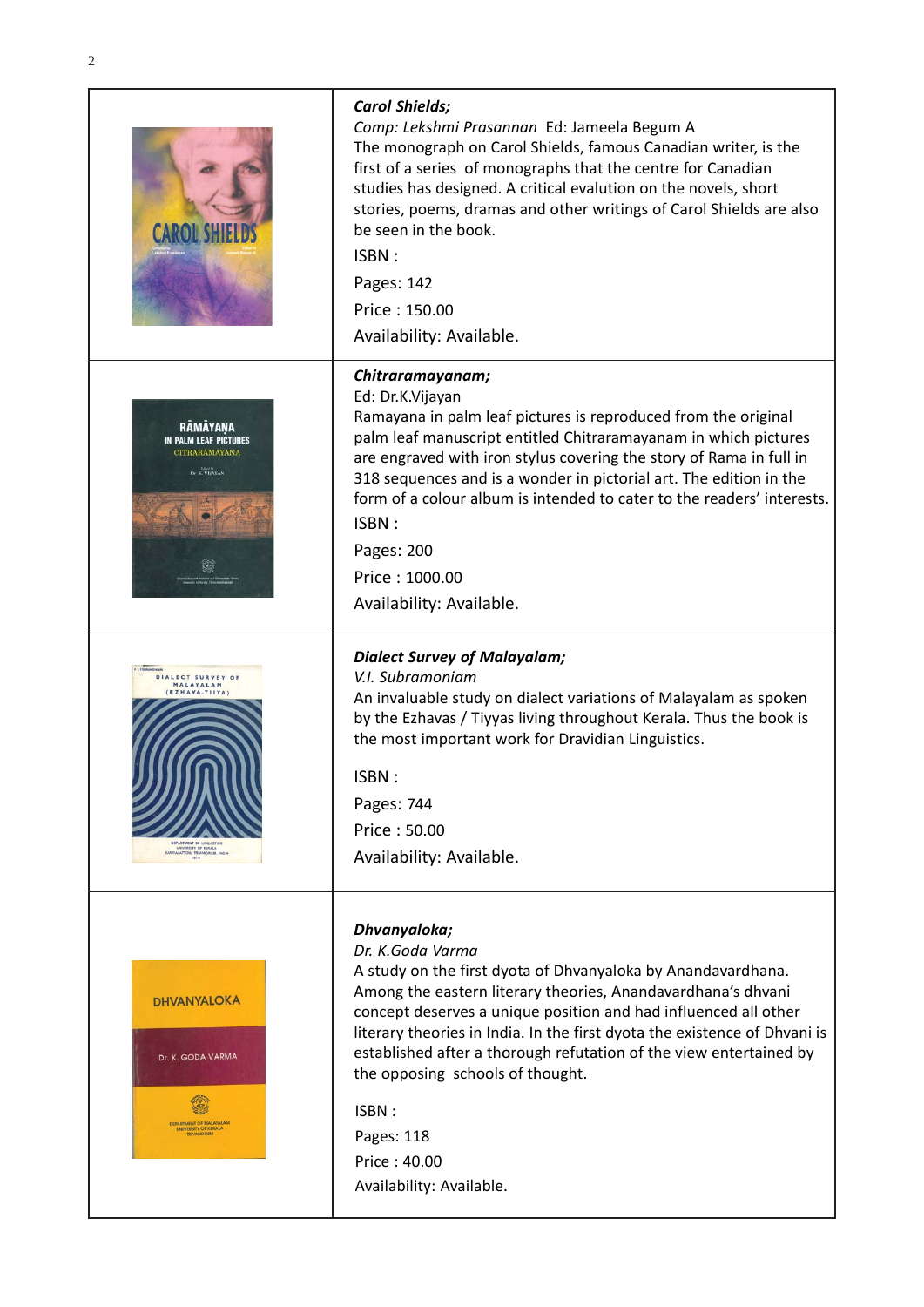| <i><b>Dramasot</b></i><br><b>RHASA</b>                                           | <b>Dramas of Bhasa;</b><br>Ed: Dr. T Devarajan<br>The Dramas of Bhasa – Seminar papers and T.S.S. Centenary Address<br>is a collection of papers presented in two National level Seminars on<br>Dramas of Bhasa organized by the Department of Sanskrit, University<br>of Kerala. 'Bhasa Problem', 'Bhasa Problem Again' and 'Bhasa<br>Problem Reviewed' are the important articles that make Ganapathi<br>Sastri's findings lively even today.<br>ISBN:<br>Pages: 238<br>Price: 200.00<br>Availability: Available.                                                   |
|----------------------------------------------------------------------------------|-----------------------------------------------------------------------------------------------------------------------------------------------------------------------------------------------------------------------------------------------------------------------------------------------------------------------------------------------------------------------------------------------------------------------------------------------------------------------------------------------------------------------------------------------------------------------|
| emonu<br>malabar<br>d its collapse<br>Dr. T. I. Poonen                           | <b>Dutch Hegemony in Malabar;</b><br>Dr. T.I.Poonen<br>In this book Dr. Poonen has made a thorough study of the scenario<br>of the rise and fall of the Dutch power, with an unfailing eye on its<br>impact on the socio - economic fabric of Kerala in the sixteenth and<br>seventeenth centuries.<br>ISBN:<br>Pages: 246<br>Price: 16.00<br>Availability: Available.                                                                                                                                                                                                |
| <b>ENGLISH</b><br><b>ESSAYS AND POEMS</b><br><b>MAHAKAVI ULIOOR</b>              | <b>English Essays and Poems by Mahakavi Ulloor;</b><br>Ed: Dr. N. Viswanathan<br>'English Essays and Poems' is a collection of Ulloor's writings in<br>English hitherto unpublished in any book. The collections are<br>drawn mainly from periodicals like 'The Scholar' and 'Indian<br>Review' once very popular in South India. The anthology bears<br>ample testimony to the breadth and depth of the author's<br>knowledge in English Literature.<br>ISBN:<br>Pages: 320<br>Price: 25.00<br>Availability: Available.                                              |
| <b>ENVIRONMENTAL ISSUES:</b><br><b>PROBLEMS AND SOLUTIONS</b><br>M. BALAKRISHMAN | <b>Environmental Issues: Problems and Solutions;</b><br>Ed: M.Balakrishnan, K.M. Alexander<br>Issues related to environmental pollution are being debated with<br>increasing concern and alarm all over the world by scientists,<br>administrators and public leaders. The book, a collection of seminar<br>papers will stimulate thinking and action among scholars and<br>activists interested in the preservation of a healthy natural<br>environment for enhancing the quality of human life.<br>ISBN:<br>Pages: 406<br>Price: 150.00<br>Availability: Available. |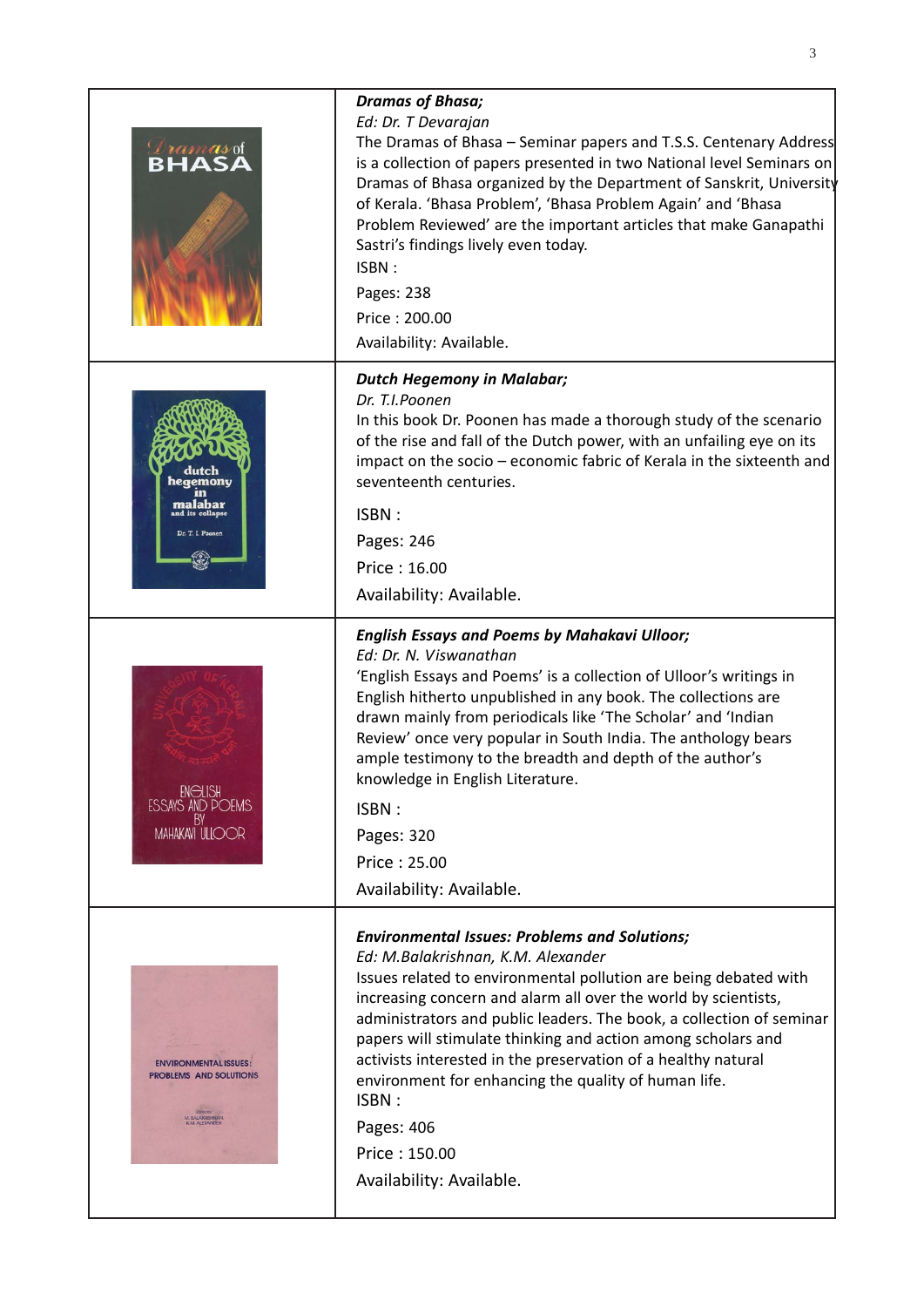| Dr. D. NESY                                               | <b>Essays on Vedanta;</b><br>Ed Dr. D. Nesy<br>A Collection of selected papers presented in the National Seminar<br>on Contemporary Relevance of the Philosophy of Vedanta<br>organized by the Department of Philosophy, University of Kerala.<br>The book is a journey through the main philosophical systems of<br>ancient India.<br>ISBN:<br>Pages: 164<br>Price: 200.00<br>Availability: Available.                                                                                                                                   |
|-----------------------------------------------------------|-------------------------------------------------------------------------------------------------------------------------------------------------------------------------------------------------------------------------------------------------------------------------------------------------------------------------------------------------------------------------------------------------------------------------------------------------------------------------------------------------------------------------------------------|
| UNDERACHIEVMENT<br><b>ENGLISH</b><br><b>MERCY ABRAHAM</b> | <b>Factors Relating to Underachievement in English;</b><br>Mercy Abraham<br>The book intended to identify some crucial factors which cause<br>undervachievement in English among Secondary School students<br>and has come out with many vital and interesting findings.<br>ISBN:<br>Pages: 404<br>Price: 16.00<br>Availability: Available.                                                                                                                                                                                               |
| <b>GEOMORPHOLOGY OF KERALA</b><br>Dr. V.Prasannakuma      | <b>Geomorphology of Kerala;</b><br>Dr. V.Prasannakumar<br>This is a scientific study of the Geomorphology of Kerala, based on<br>the original data from field research carried out by different scholars<br>in India and abroad. It gives a clear picture of Kerala with its diverse<br>physiographic features.<br>ISBN: 81-87590-15-7<br>Pages: 180<br>Price: 120.00<br>Availability: Available.                                                                                                                                         |
| A.Sreedhara Menon                                         | History of the University of Kerala (2 Vols.);<br>A. Sreedhara Menon<br>The reconstitution of the University of Travancore into the<br>University of Kerala in 1957 gave a new impetus to the educational<br>process in Kerala. The first elected Kerala Ministry gave the<br>University a democratic and autonomous character which enabled it<br>to play a leading role in the field of education and culture in Kerala.<br>ISBN:81-86397-61-2<br>Pages: 836<br>Price: 575.00 (Delux),<br>475.00 (Ordinary)<br>Availability: Available. |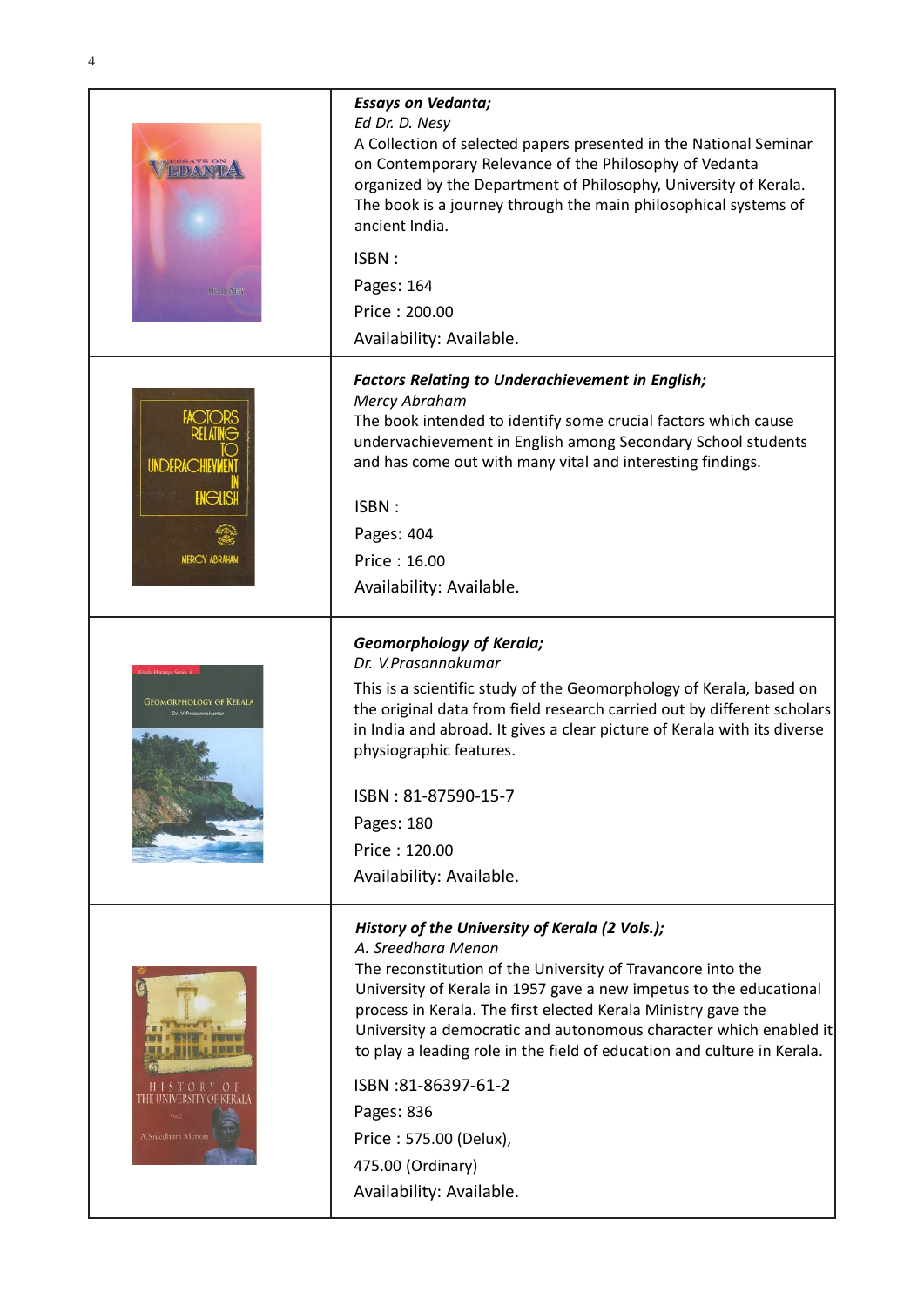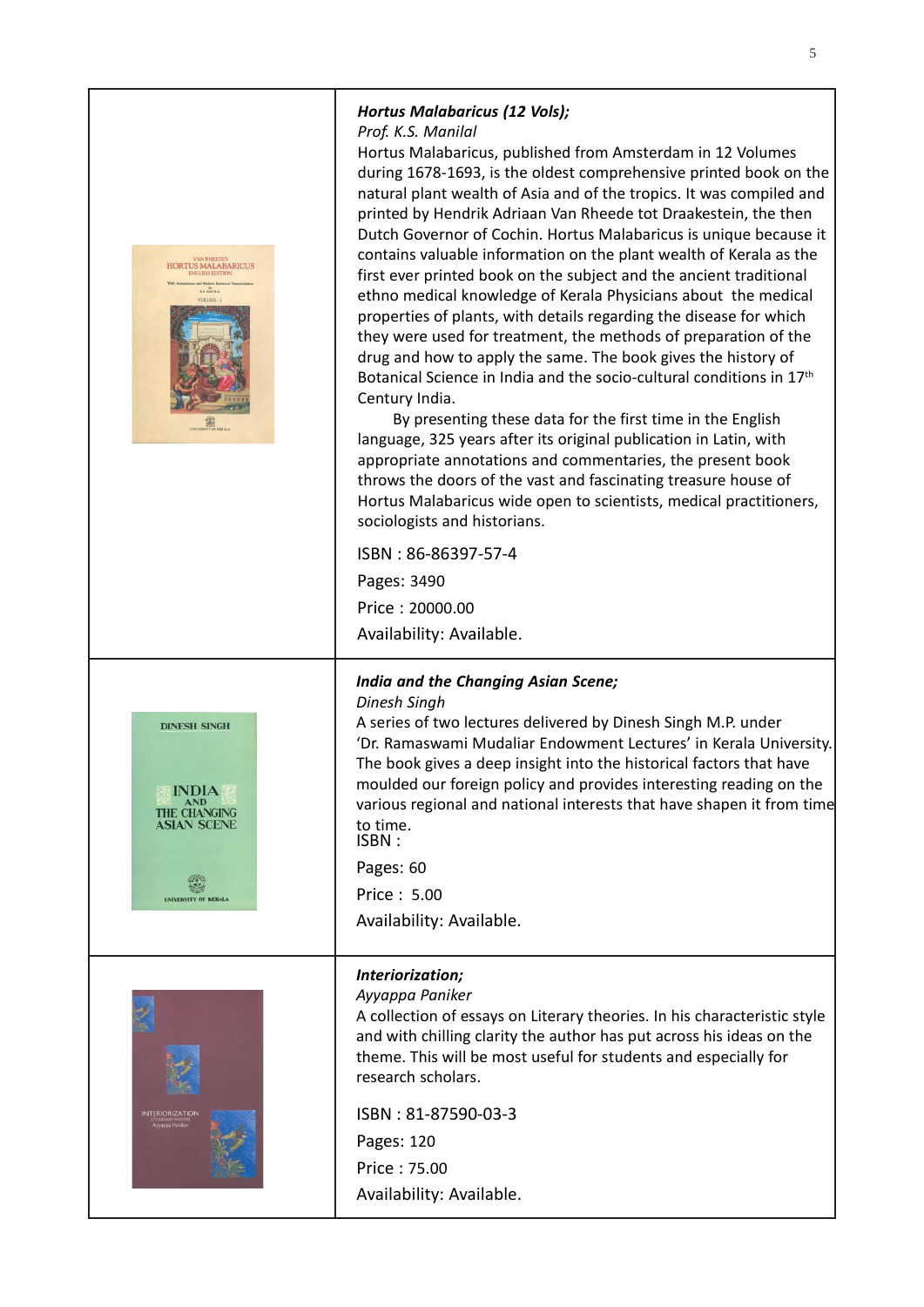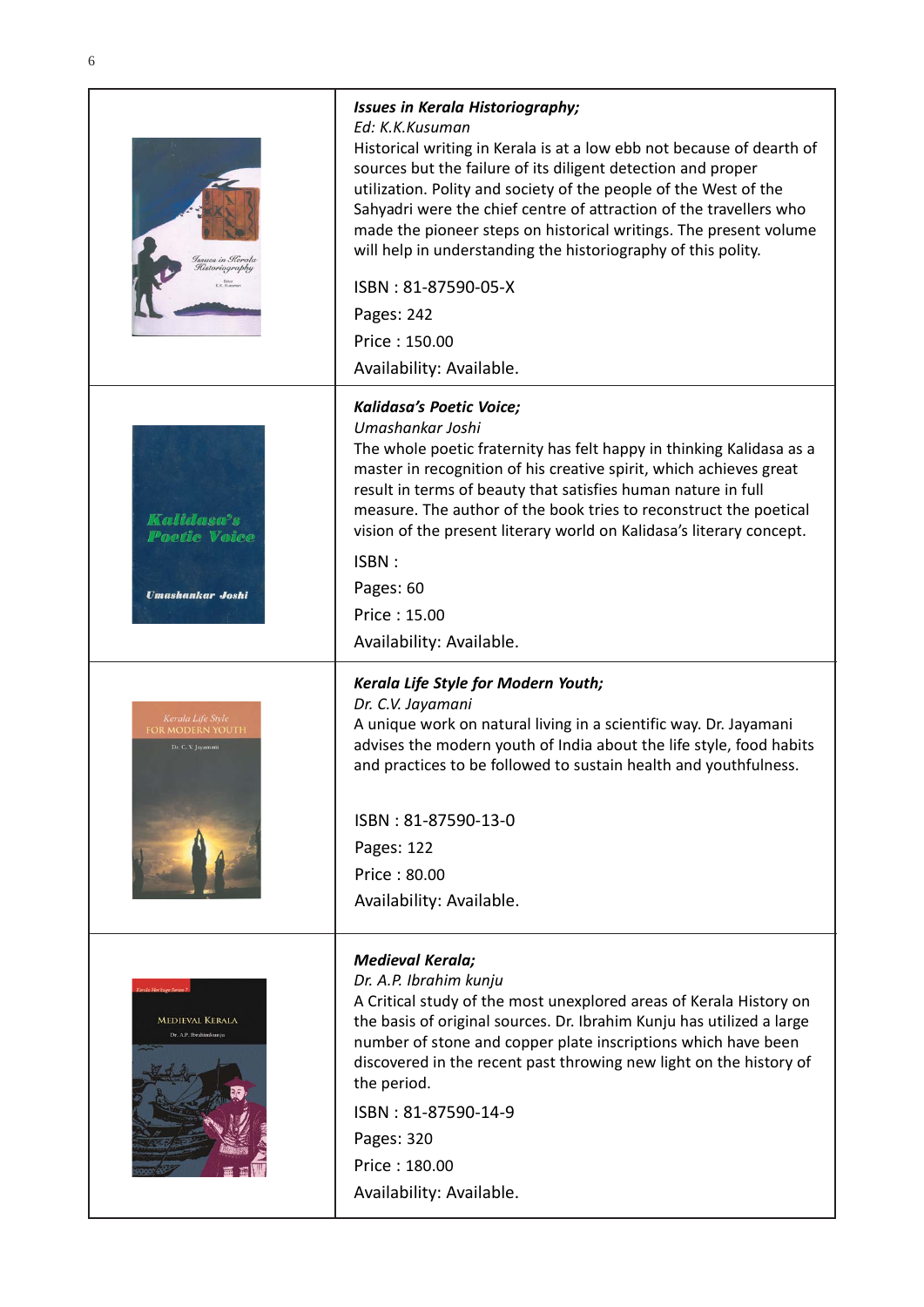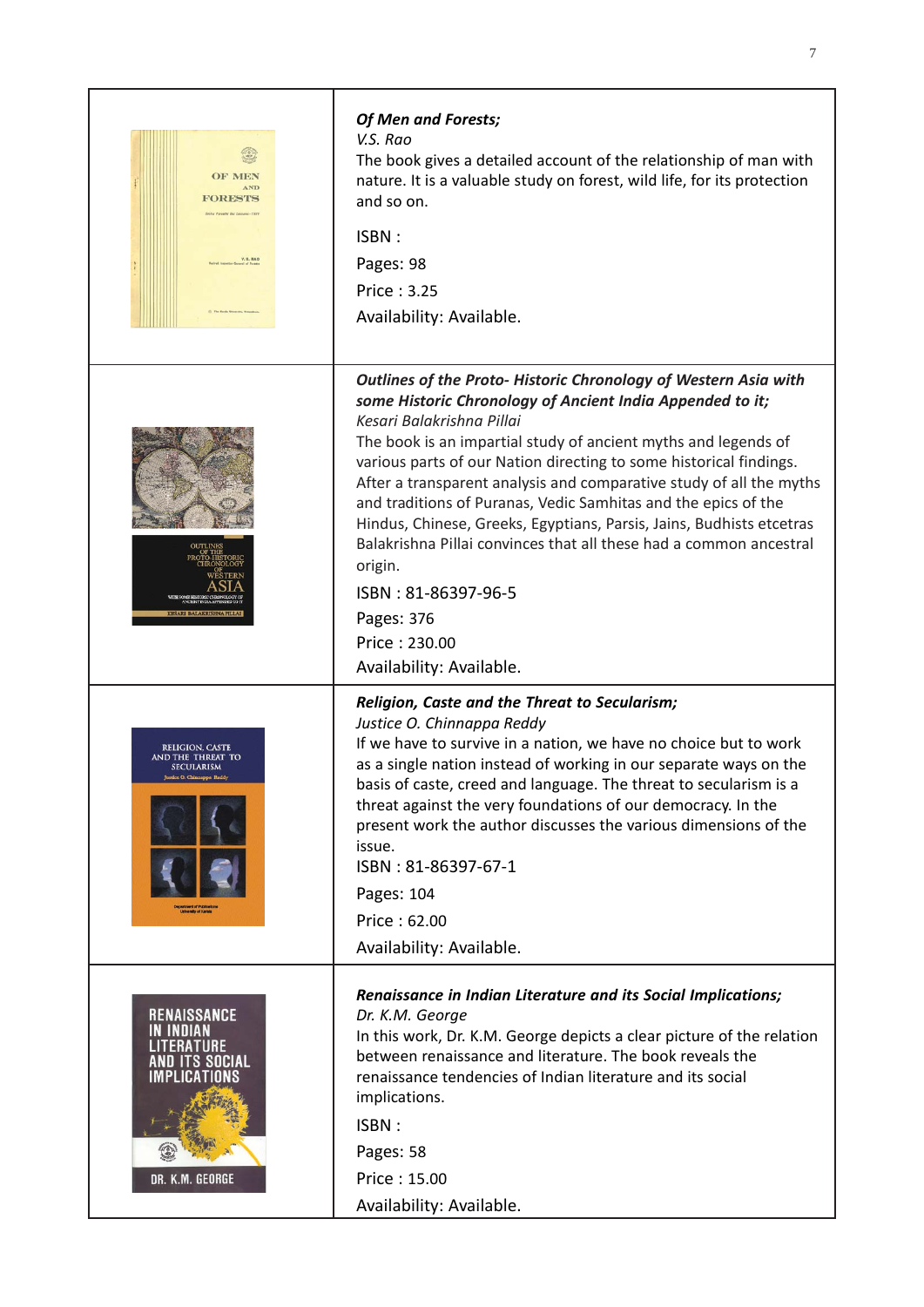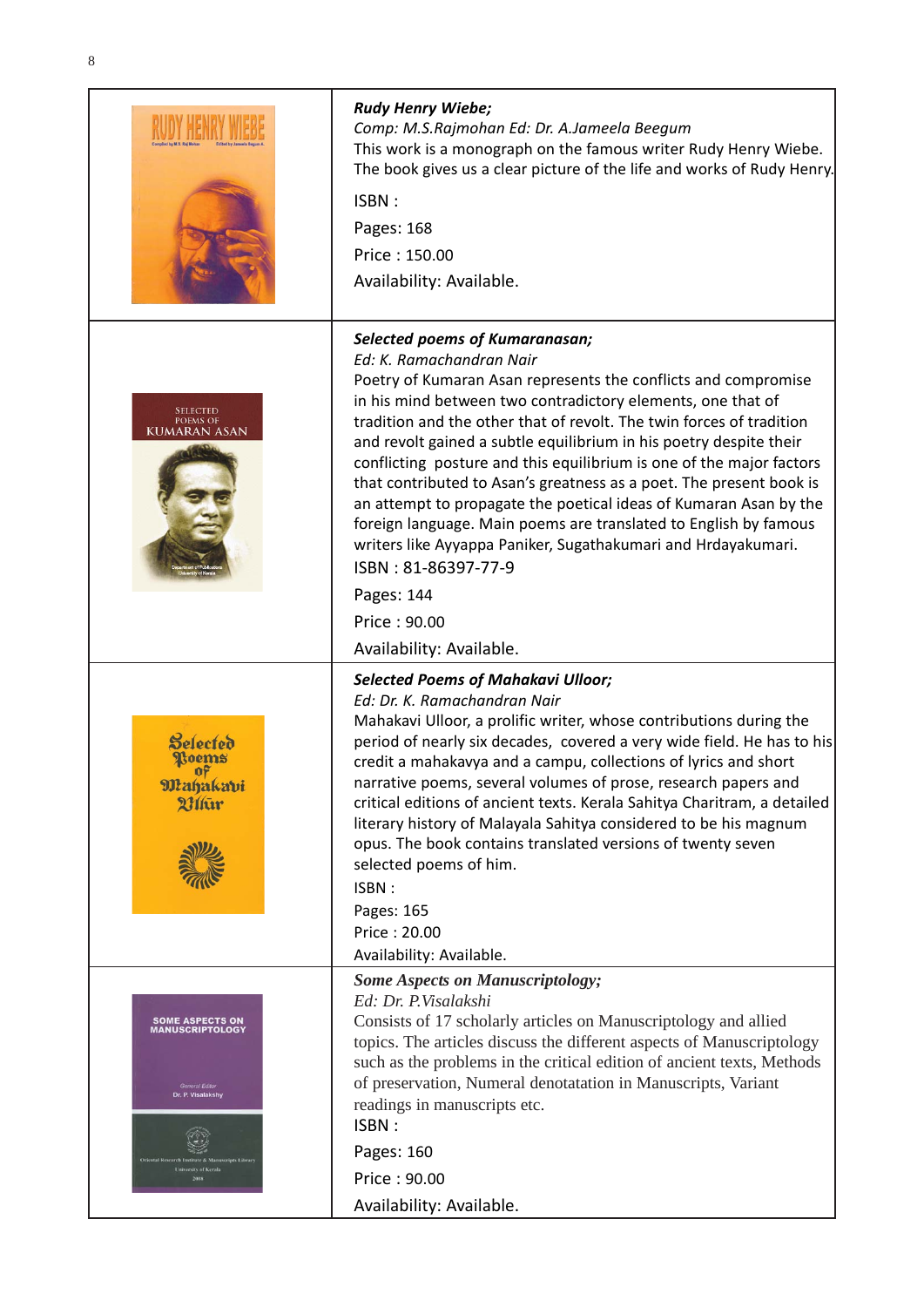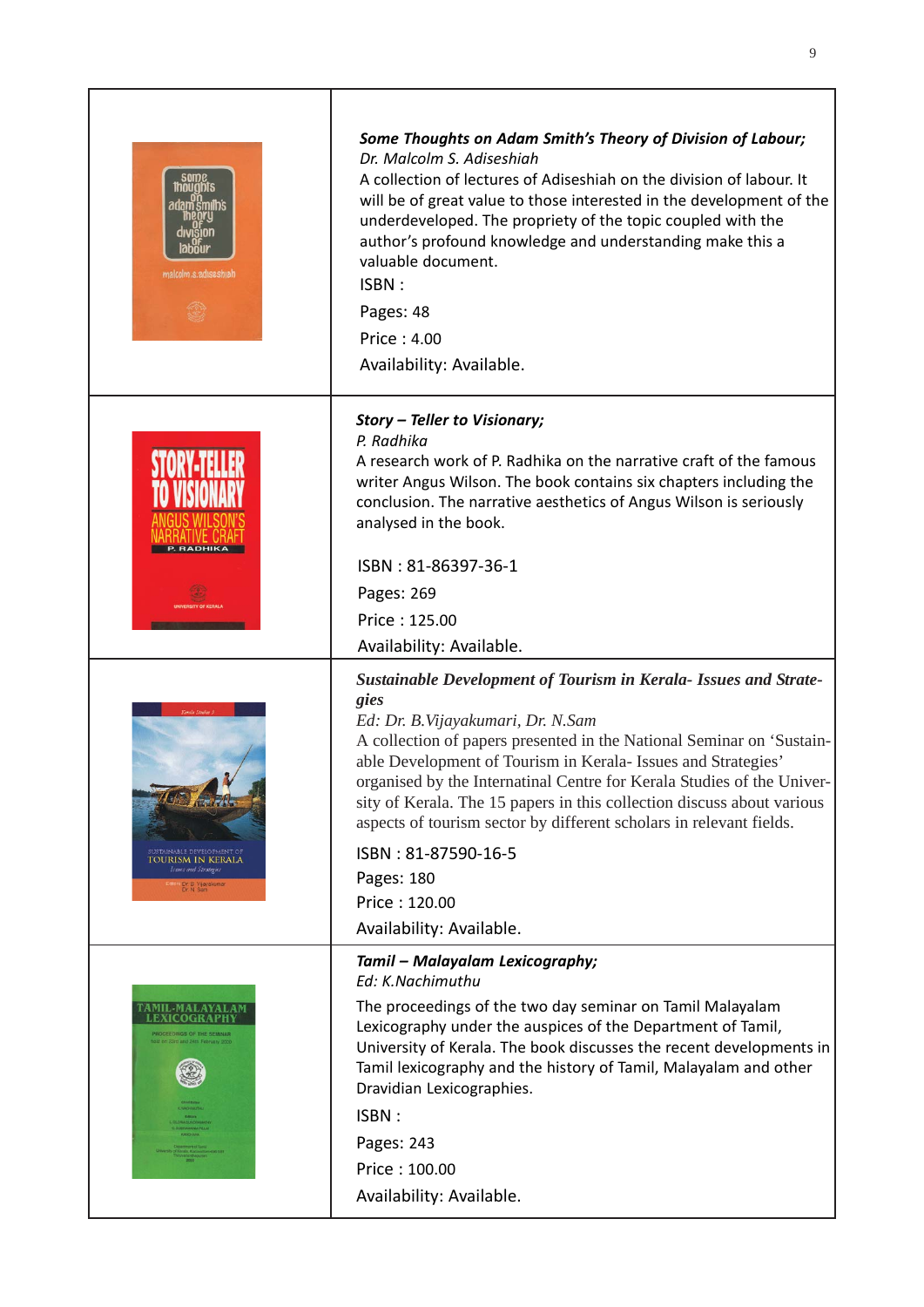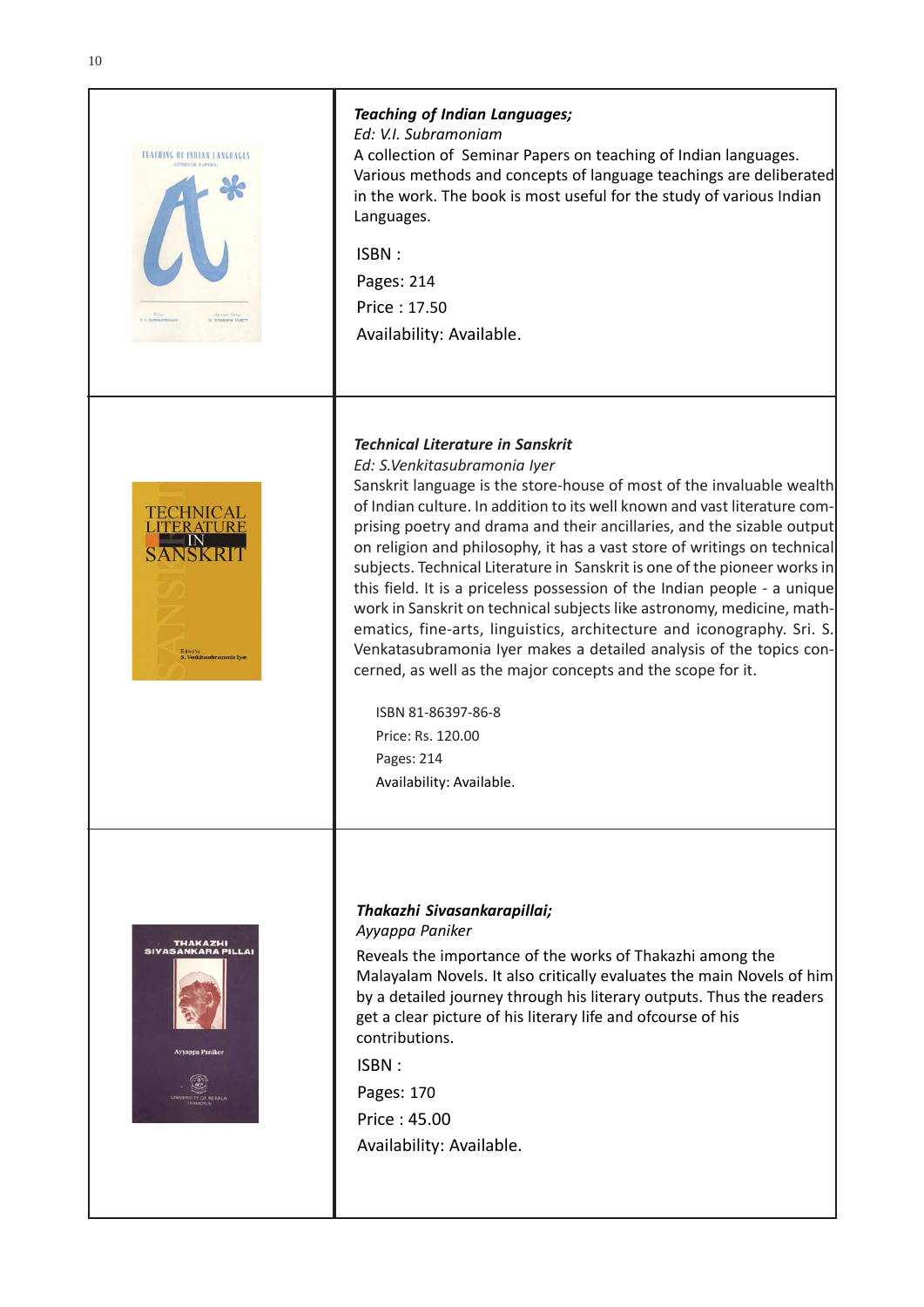